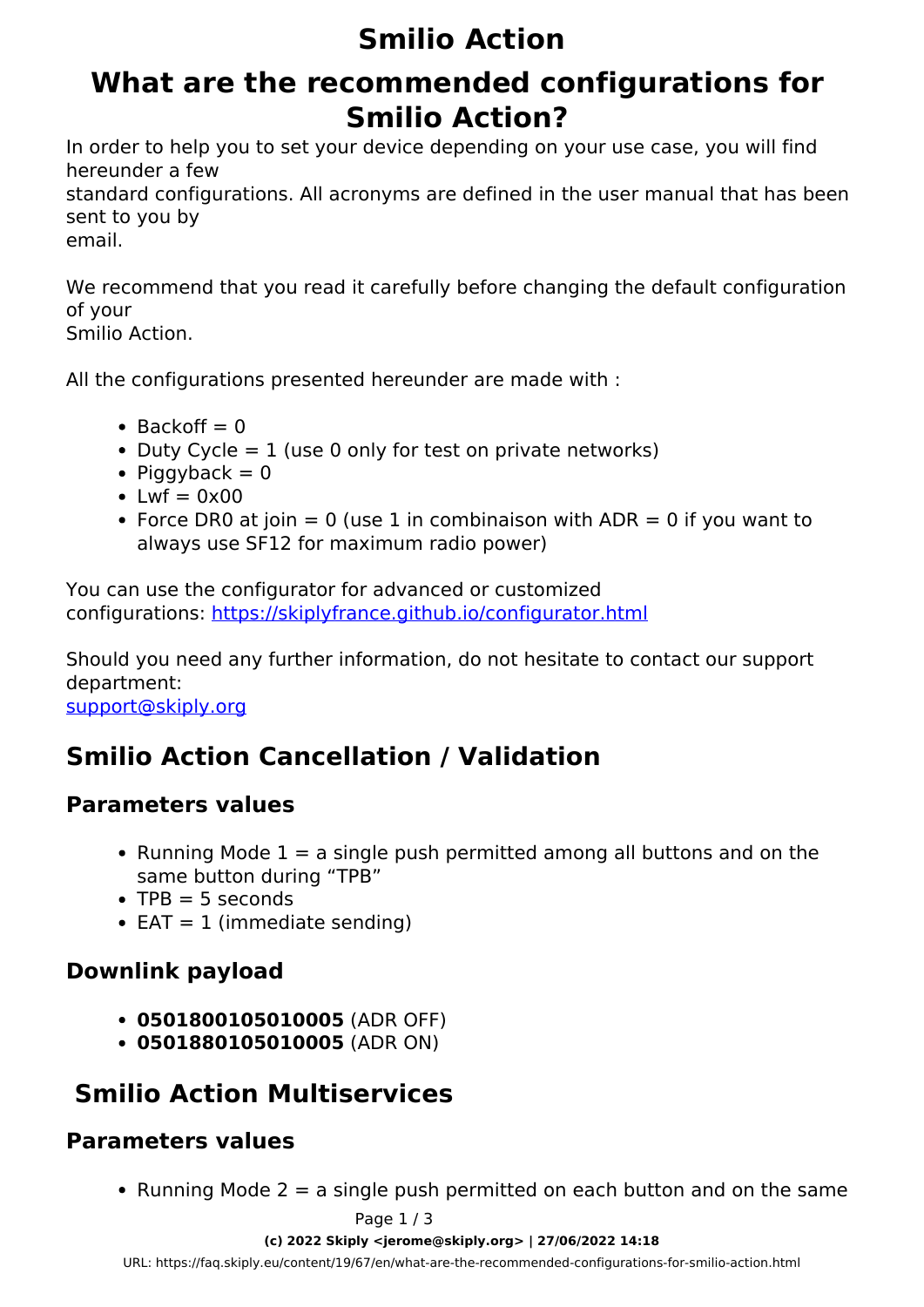# **Smilio Action**

button

during "TPB"

- $\bullet$  TPB = 5 seconds
- $\bullet$  EAT = 0 (periodic sending)
- $\bullet$  CSC = 1 (periodic sending only in case of counter change)
- $\bullet$  DTX = 10 (periodic sending: every 10 minutes)

#### **Downlink payload**

- **0510800A05020005** (ADR OFF)
- **0510880A05020005** (ADR ON)

### **Smilio Action 3 Smileys**

### **Periodic sending every 15 minutes**

#### **Parameters values**

• Running Mode  $1 = a$  single push permitted among all buttons and on the same

button during "TPB"

- $\bullet$  TPB = 5 seconds
- $\bullet$  EAT = 0 (periodic sending)
- $\bullet$  CSC = 1 (periodic sending only in case of counter change)
- $\bullet$  DTX = 15 (periodic sending: every 15 minutes)

#### **Downlink payload**

- **0510800F05010005** (ADR OFF)
- **0510880F05010005** (ADR ON)

### **Periodic sending every 30 minutes**

#### **Parameters values**

• Running Mode  $1 = a$  single push permitted among all buttons and on the same

button during "TPB"

- $\bullet$  TPB = 5 seconds
- $\bullet$  EAT = 0 (periodic sending)
- $\bullet$  CSC = 1 (periodic sending only in case of counter change)
- DTX = 30 (periodic sending: every 30 minutes)

#### **Downlink payload**

- **0510801E05010005** (ADR OFF)
- **0510881E05010005** (ADR ON)

[URL: https://faq.skiply.eu/content/19/67/en/what-are-the-recommended-configurations-for-smilio-action.html](https://faq.skiply.eu/content/19/67/en/what-are-the-recommended-configurations-for-smilio-action.html)